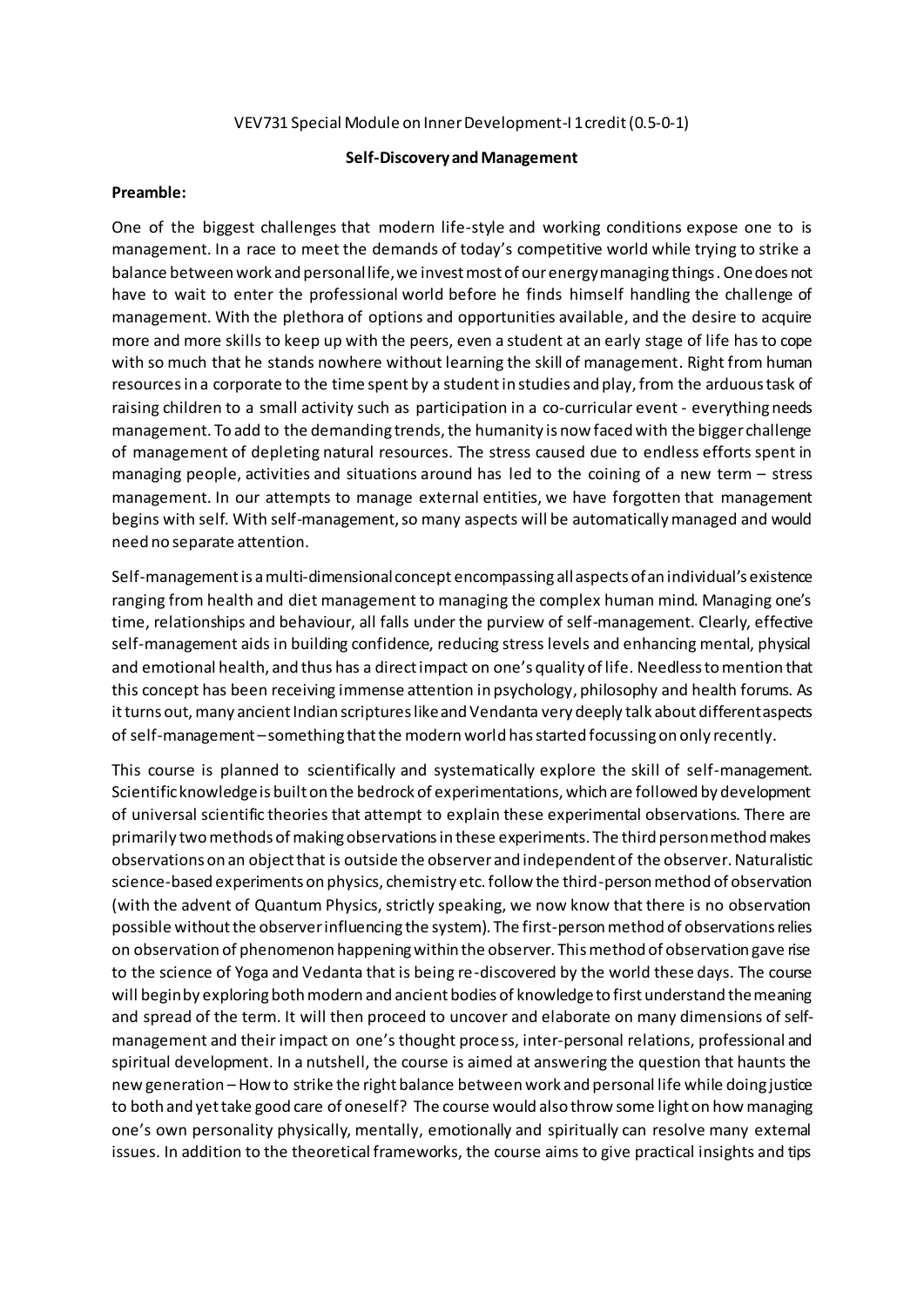using which students will be able to manage themselves well thereby transforming their lives for the better.

# **Course Objectives:**

At the end of the course, the students should:

- Get a preliminary understanding of theories underlying self-managementfrom Psychological and Vedantic perspectives
- Gain a theoretical appreciation of the currently held theories about self-management impacting one's behaviour, thought process and efficiency
- Understand and apply the practical techniquesfor self-management proposed in modern forums and the ancient texts like Vedanta.

## **Course Plan:**

| S.No.                                            | Topic                                                                                                                                                                                                                                                                                                                                    | Theory | Practical |  |
|--------------------------------------------------|------------------------------------------------------------------------------------------------------------------------------------------------------------------------------------------------------------------------------------------------------------------------------------------------------------------------------------------|--------|-----------|--|
| <b>Module 1: Introduction to Self-Management</b> |                                                                                                                                                                                                                                                                                                                                          |        |           |  |
| $\mathbf{1}$                                     | Who Am I                                                                                                                                                                                                                                                                                                                                 | 1.5    |           |  |
|                                                  | Eastern and Western philosophical aspects of Self, trichotomous<br>structure of human personality, self-identity. Why Self-knowledge is<br>important, naturally solution to mental problems.                                                                                                                                             |        |           |  |
| $\overline{2}$                                   | <b>Human Personality Paradigm</b>                                                                                                                                                                                                                                                                                                        | 1.5    |           |  |
|                                                  | Functioning meaningfully in the world by understanding your<br>personality, meaning of personality, aspects of persona, masks of the<br>ego, the different selves, scriptural interpretation of 'I' and the 'world'<br>(yushmat-asmat), ontological aspects of self, personality types from<br>psychological and Ayurvedic perspevtives. |        |           |  |
| 3                                                | <b>Mind and Perception</b>                                                                                                                                                                                                                                                                                                               | 1.5    |           |  |
|                                                  | Who creates your experience of life? How do we know? Epistemology<br>in Vedanta and Science, Perception theory in Vedanta and Science.                                                                                                                                                                                                   |        |           |  |
| $\overline{4}$                                   | Self-Management                                                                                                                                                                                                                                                                                                                          | 1.5    |           |  |
|                                                  | Handling Body-Mind-Soul-----Astudy of physical self, psyche, thought,<br>emotion, awareness.                                                                                                                                                                                                                                             |        |           |  |
| Module 2: Mind Management – Need and Techniques  |                                                                                                                                                                                                                                                                                                                                          |        |           |  |
| 5                                                | <b>Techniques of Mind Management</b>                                                                                                                                                                                                                                                                                                     | 1.5    |           |  |
|                                                  |                                                                                                                                                                                                                                                                                                                                          |        |           |  |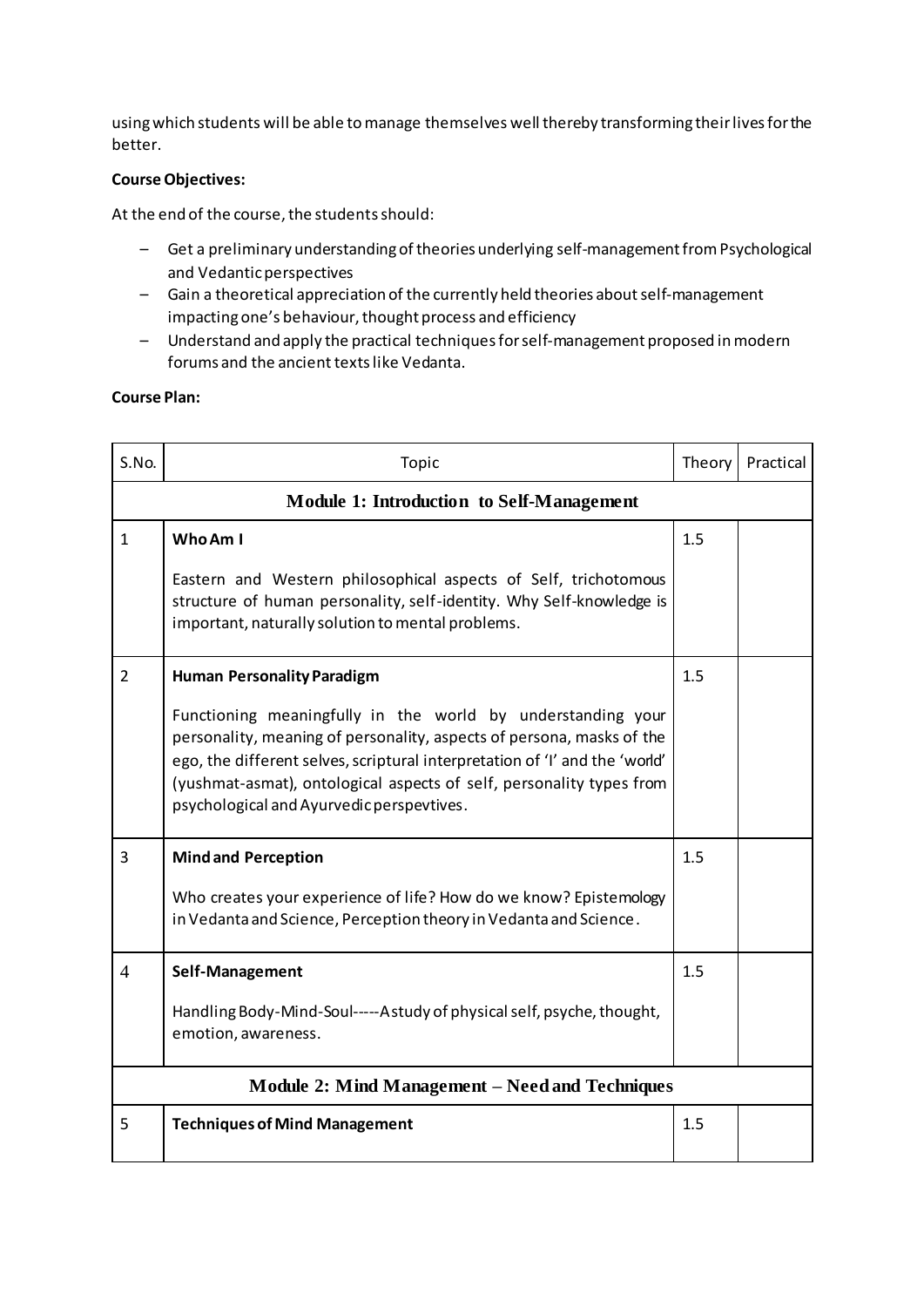|                                                                    | Will include time management, relationship management, practical<br>methods to change the thought process, a study of Happiness |      |   |  |  |
|--------------------------------------------------------------------|---------------------------------------------------------------------------------------------------------------------------------|------|---|--|--|
| 6                                                                  | Neuroscientific perspectives on Mind Management                                                                                 | 1.5  |   |  |  |
|                                                                    | Neuroplasticity, neurosculpting, engrams, habits, traits, character                                                             |      |   |  |  |
| <b>Module 3: Research Methodologies and Practical Applications</b> |                                                                                                                                 |      |   |  |  |
| 12                                                                 | <b>Modern Problems, ancient remedies</b>                                                                                        | 1.5  |   |  |  |
|                                                                    | Stress, EI, decision making, connecting individual and collective, IQ-EQ<br>and SQ                                              |      |   |  |  |
| 13                                                                 | <b>Research Methodologies</b>                                                                                                   | 1.5  |   |  |  |
|                                                                    | In Neuroscience, Yogic sciences, Phenomenological method of Vedanta                                                             |      |   |  |  |
| 14                                                                 | How to apply Yoga-Vedanta                                                                                                       | 1.5  | 1 |  |  |
|                                                                    | In empirical life, in organizing knowledge systems, in augmenting the<br>evolutionary elan                                      |      |   |  |  |
|                                                                    | Total                                                                                                                           | 13.5 | 1 |  |  |

**Evaluation Components:** This is a Pass/Fail course. There will be seven assignments spread over the semester to gain practical insights. 90% attendance is mandatory along with 90% of the assignments done satisfactorily to pass the course.

# **Reference Texts:**

- Raja yoga, Swami Vivekananda
- Yoga Darsana: Sutras of Patanjali with Bhasya of Vyasa (2011), by Ganganatha Jha, Dev Books
- Mandukya Upanishad with Gaudapada's Karika and Shankara's Commentary (2006) by Swami Nikhilananda, Advaita Ashrama, Sixth edition.
- Eight Upanishads: V.2: Aitareya, Mundaka, Mandukya & Karika, and Prashna (2001) by Swami Gambhirananda, Advaita Ashrama, India
- The Psychology of Yoga: Integrating Eastern and Western Approaches for Understanding the Mind by Georg Feuerstein
- Psychology in the Indian Tradition (2017), by Anand C. Paranjpe and K. Ramakrishna
- Theoretical Psychology: The Meeting of East and West (Path in Psychology) (Nov 2011), by A.C. Paranjpe, Springer.
- Handbook of Indian Psychology, (May, 2008), by K Ramakrishna Rao (Author, Editor), Anand Paranjpe (Editor), Ajit K Dalal (Editor), Cambridge University Press India Pvt. Ltd.